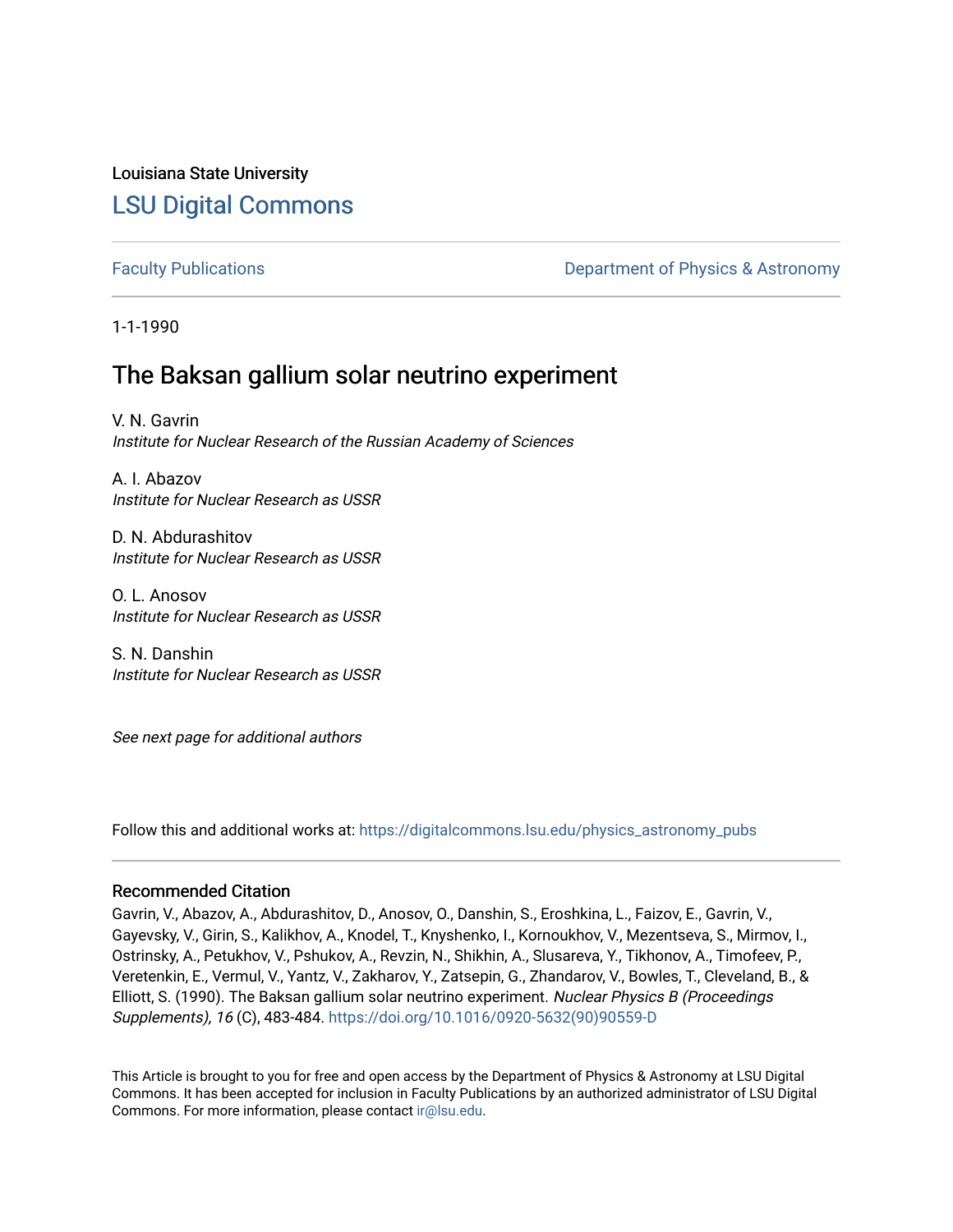### Authors

V. N. Gavrin, A. I. Abazov, D. N. Abdurashitov, O. L. Anosov, S. N. Danshin, L. A. Eroshkina, E. L. Faizov, V. N. Gavrin, V. I. Gayevsky, S. V. Girin, A. V. Kalikhov, T. V. Knodel, I. I. Knyshenko, V. N. Kornoukhov, S. A. Mezentseva, I. N. Mirmov, A. I. Ostrinsky, V. V. Petukhov, A. M. Pshukov, N. Ye Revzin, A. A. Shikhin, Ye D. Slusareva, A. A. Tikhonov, P. V. Timofeev, E. P. Veretenkin, V. M. Vermul, V. E. Yantz, Yu I. Zakharov, G. T. Zatsepin, V. L. Zhandarov, T. J. Bowles, B. T. Cleveland, and S. R. Elliott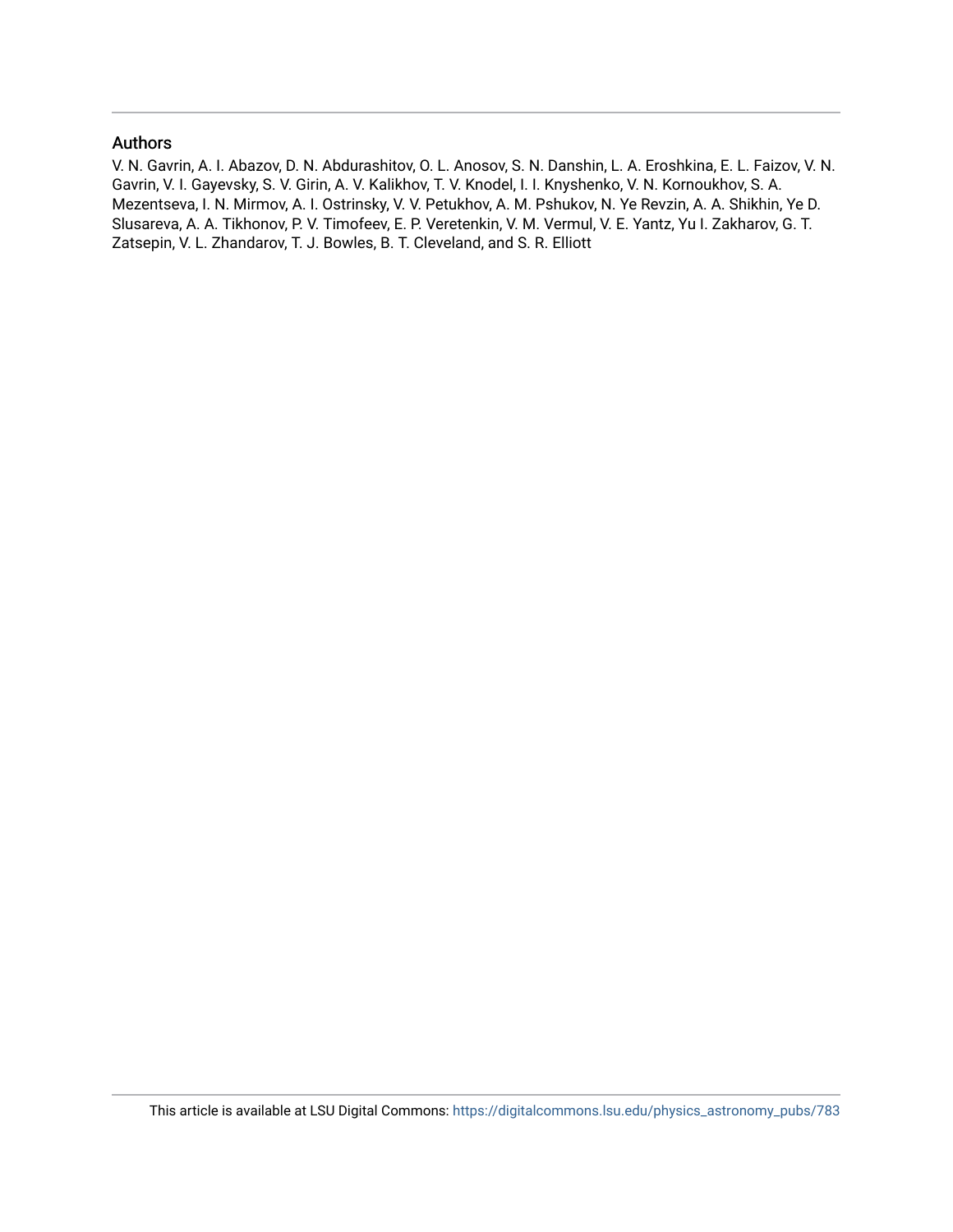# LEGIBILITY NOTICE

cat Information Center is to provide the broadest dissemination possible of information contained in A major purpose of the Techni-DOE'S Research and Development Reports to business, industry, the academic community, and federal, state and local governments.

Aithough a small portion of this report is not reproducible, it is being made available to expedite the availability of information on the research discussed herein.

1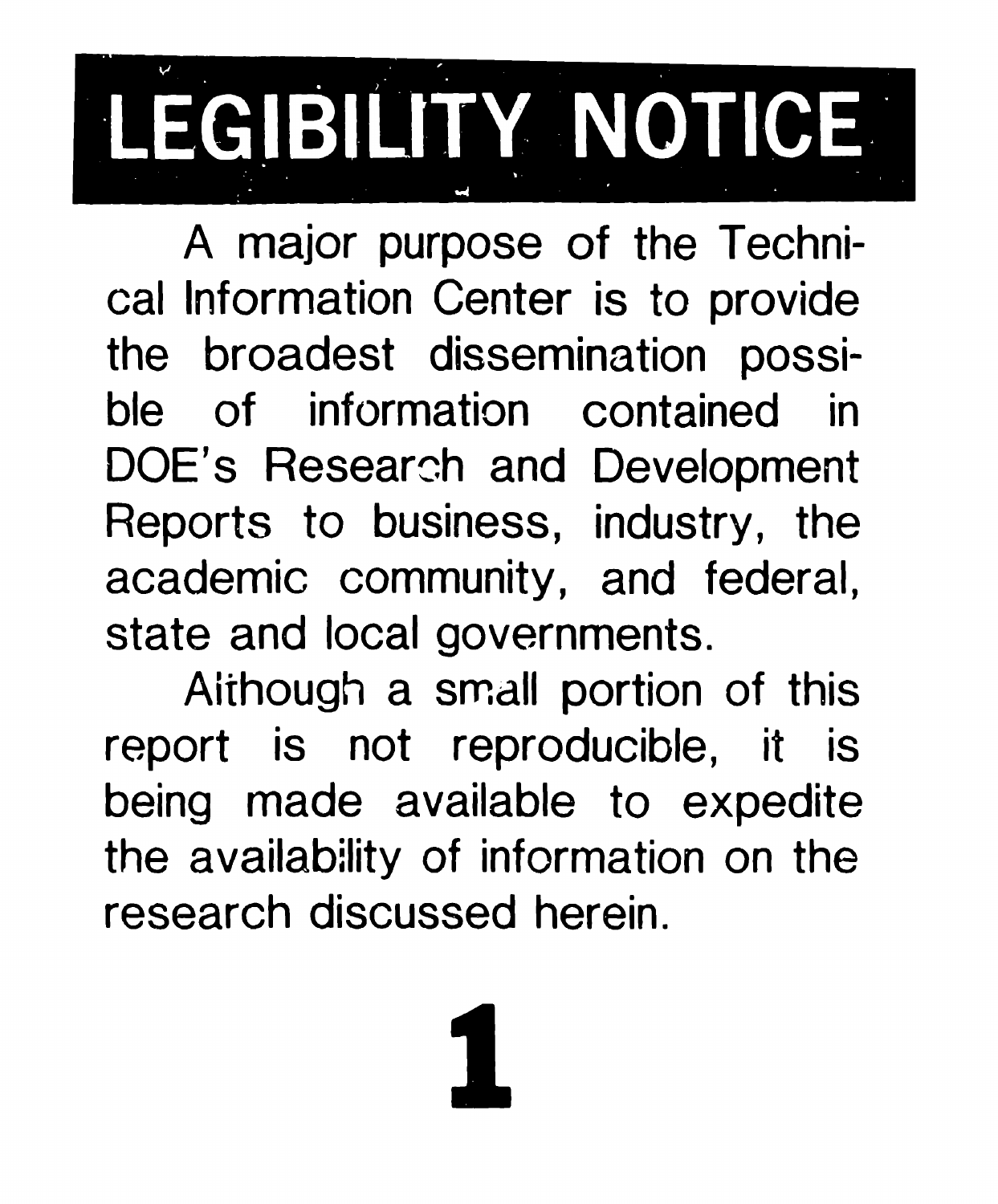$\mathbf{I}$ 

UDS A amos National Laboratory is operated by the university of California for the united States Department of Energy under contruct W 1405-ENG 16

LA-UR--89-2779

DE89 016036

## **TITLE THE BAKSAN GALLIUM SOLAR NEUTRINO EXPERIMENT**

**A. 1. Abzov, 0. II.AMmmhltov, O. L. Ancmv, O. V. Bychuk,S. H. Damhin, L. A. EroshkifwE. L. Fsizov,U. M. CWrin. V. 1. Gsyewky, S- v. Glrin, A. V. Kallkhov,S. M. Kireyw. f. V. Krdel, 1. 1. Knyshdo, V. M. Korfwkhov, S. A. Melamtswa,1. U. Mirmv, A. V. \*trinskV,V. V. Patukhw, A. M. Pshukov, N. E. Rovlin,A.** A. **Shikhin,E. D. SIWarova,** A. A. **likhmw, P. v. lImfeYev, A(irklYIWsI E. P. Vw@tmkin, V, U. VomJi, V. E. Vmtz, Yu. 1, Zakharw, G. T. Zatsepin, V. L. zh~rov, T. J, Em[gm, B. T. Clew(d, S. ~. Elliott,H. A. O'trlen, D. L. Mark, d J. F. Uilkerw!n,D. Dwi9, Jr. d K, 1-, M. L. Cherry, R. 1. Kwlas.**

Proceedings of Conference "Inside the Sun", Versailles, 3. BMPTED TO France, May 22-26, 1989

#### **1)1.S4"I.AIMIW**

This report was prepared as an account of work sponsored by an agency of the United States Gowernment. Neither the United States Government not any agency thereof nor any of their employees makes any warranty express or implied or assumes any legal hability or responsibility for the accuracy completeness or oscilulness of any information, apparatus, product, or process disclosed, it represents that its use would not inteinge procitely owned rights. Reference herein to any diecilic continencial product, process or service by trade name, trademark manufacturer, a otherwise does not necessarily constitute or unply its endorsement, recommembrion, or Civilians by the United States Government or any agency thereof. The views and spirious of puthor expressed betrief focused melessarily state or reflect those of the United States Concernment of any agency thereof.

 $\mathcal{A}\mathcal{C}^{\prime}=\mathcal{A}^{\prime}+\mathcal{A}\mathcal{B}\mathcal{A}^{\prime}$ 

,

.<br>Set music militar a component component proportional considerations and set in a particular comportance applie<br>Set more to component component and component of the construction of the component of the component of the co **., <sup>1</sup> -,.,.,., - .,..\*,.....,,,, ,.\*W,**

contact of the concentration of the concentration of the theory and the same of the contact of the state of the contact the contact of the contact of the contact of the contact of the contact of the contact of the contact **.- . \_\_\_\_\_\_\_ . . . . . . . . . . .. . . . .**

 $\mathbf{r}$ .  $\left\| \bigoplus_{i \in \mathbb{N}} \bigoplus_{i \in \mathbb{N}} \bigoplus_{j \in \mathbb{N}} \bigoplus_{j \in \mathbb{N}} \bigoplus_{j \in \mathbb{N}} \bigoplus_{j \in \mathbb{N}} \bigoplus_{j \in \mathbb{N}} \bigoplus_{j \in \mathbb{N}} \bigoplus_{j \in \mathbb{N}} \bigoplus_{j \in \mathbb{N}} \bigoplus_{j \in \mathbb{N}} \bigoplus_{j \in \mathbb{N}} \bigoplus_{j \in \mathbb{N}} \bigoplus_{j \in \mathbb{N}} \bigoplus_{j \in \mathbb{N}} \bigoplus_{j$ 



 $\sim$  SitR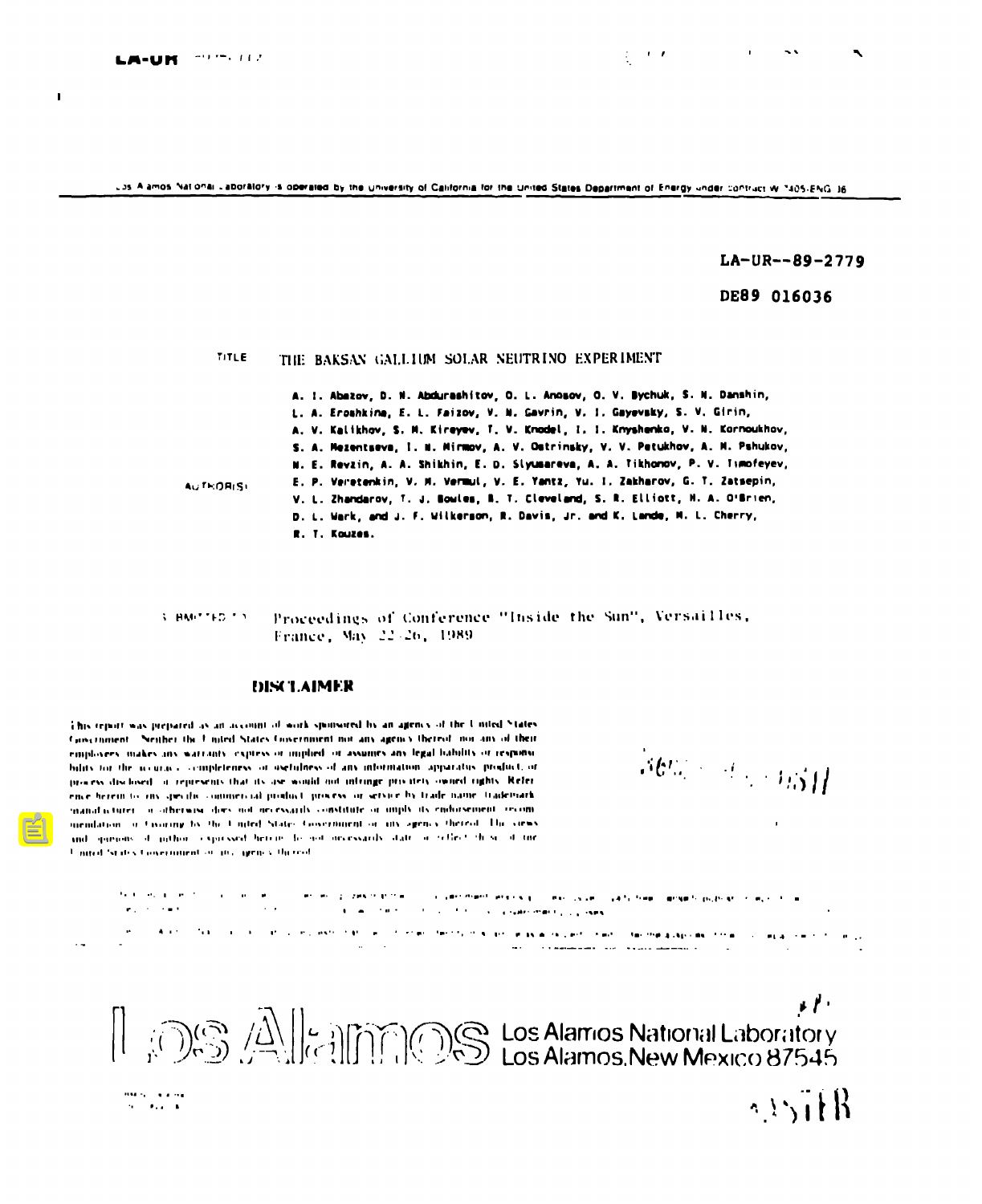#### **TNE BARSAN GALLIUM SOLAR NEUTRINO EEPERI?!ENT**

**V. N. Cavrin**

**Institute for Nuclear Research of the Academy of Sciences of che USSR MOSCOW 117312, USSR**

**SAGE Collaboration:**

**INSTITUTE FOR NUCLEAR RESEARCH AS USSR: A. I. Abazov, D. N, Abduraahltov, O. L. Anosov, O. V. Bychuk, S. N. Danshin,** L. A. **Eroshkina, E. L. Faizov, V. N. Gavrin, V. I. Gayevsky, S, V, Gir!.n, A. V. Kallkhov, S. H, Kireyev, T, V. Knodel, I. 1. Knyshenk9, V. N. Kornoukhov, S, A. Flezencseva, 1. N. tlirmov, A. V. Ostrinsky, V, V. Petukhov, A. H. Pshukov, N. E. Revzin, A, A, Shlkhin, E, D, Slyusareva, A, A. Tlkhonov, P, V. Tlmofeyev, E. P. Veretenkln, V. tl. Vermul, V. E. Yantz, Yu. 1, Zakharov, C. T. Zatsepin, and V. L. Zhandarov: LOS ALAHOS NATIONAL IABORATOItY, USA: T. J. Bowlos, B. T. Cleveland, S, R, Elliott, H. A. 0'Frien, D. L. Uark, and J. F. Wilkerson; UNIVERSITY OF PENNSYLVANIA, USA: R, Davis, Jr. and K. Lande; LOUISIANA STATE UNIVERSITY, USA: H. L. Cherry; PRINCETON UNIVERSITY, USA: R, T, Kouzes.**

**tM.STRhi7.** *A radiochemiral 7 ICa.7 IGe ~xperlmetlt ro derermine rhe* **lnreKra.** *tlux of* **neurr:nos** *frc)m* **rhe s!ln has been cwnsrrucred Ar** *rhr* Baksan Neutrino Observatory in the USSR. Measurements have begun with **10 ronnes CJt galli(mt.** *The* **experimmlr is balng axpanded wirh rho** *~ddirirm rIt' anorher 1('* **ronn~s 'T.'temorlvatlon, experlmenfal prore(l[lrr.s. md pres~n: srarl~s of :his expel imenr are presenred.**

The inverse bata-decay of <sup>37</sup>Cl was proposed to measure the solar neutrino flux more than forty years ago [1,2]. Such a measurement was initiated in the 1960's in the Homestake gold mine, and the first result of the <sup>37</sup>Cl-<sup>37</sup>Ar experiment was that the solar neutrino capture rate was less than 3 SNU [3]  $(1 \text{ SNU} - 10^{136} \text{ captures per target atom per second})$ This value disagreed with the then accepted theoretical prediction of 8 29 SNU [4]. Since then there have been many new measurements of the parameters used in calculating the solar neutrino flux, such as the nuclear reaction cross sections (b) and the composition of the solar surface [6]. These new measurements were incorporated in the Bahcall and Ulrich Standard Solar Model (SSM), which predicts  $7/9 \pm 2/6$  (30) SNU for 3701 [7]. Another solar model calculation of Turck Chieze et al. that uses somewhat different input data and physical assumptions gives  $5.8 + 1.3$  SNU  $\pm$ 81

The overall average capture rate in <sup>17</sup>Cl measured at the Homestake installation from 1972 1988 was 2.2 + 0.3 (ia) SRU [9]. This disagreement between the theoretical calculation and experimental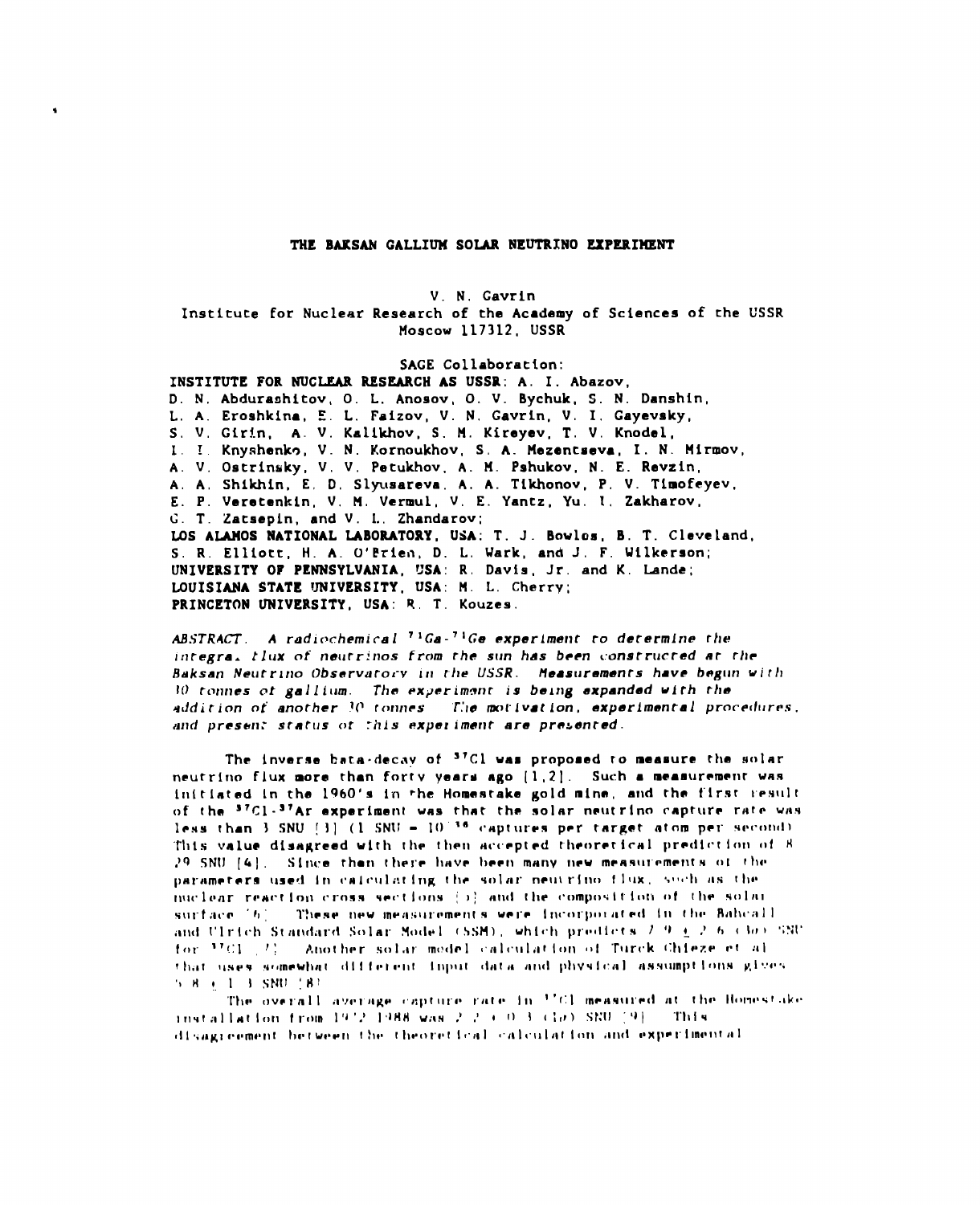**measurements is often referred co us the solar nautrino problem (SNP). There are some time intervals when the average capture rate in the 37C1 experiment has been different from this overall Average. For example, from** 1987-mid 1988 the rate was  $4.2 \pm 0.8$  SNJ  $[10]$ . Measurements during **this same time period by the KAMIoKANDE II wscer Cherenkov detector [11] gave**  $0.46 \pm 0.13(\text{stat.}) \pm 0.08(\text{syst.})$  of the value predicted by the SSM. **consistent with the 37C1 measurement,**

**The "Cl and WIGKANDE II experiments are sensitive primarily tn ~B solar neutrinos, the high energy which conaticute less than 10-4 of tha cocal estimated solar neutrino flux. The neutrinos produced in proton-proton fusion Ln the Sun (p-p neutrinos), which make up the blllk of this flux, are far below the energy thresholds of chase experiments. The p-p neutrino production rate in the Sun is funcbmentally llnked co the observed solar luminosity, and is relatlvaly insensitive CO alterations in the Solar Model. The need for an** ●**xparimenc capable cf detecting these low-energy neutrinos (endpoint energy 4?0 keV) has been apparent for** ❑**any years. Such an experiment** ❑**ay be able CO differentiate between solar model and particle physics explanations for che sc.lar neutrino problem. This paper describes and glvas the present status of the radioch~mical solar neutrino experiment L.O detect the p-p neutrinos based on** the **7LGa-7'Ge transition that is being performed by a Soviet-American collaboration at the Baksan Neutrino Obsewatory of the Institute for Nuclear Research of the Academy of Scienres of the USSR.**

#### **1. Scientific purpoaa~**

#### **11 Solar Nmucrlnos**

**According to che Bahcall and Ulrich SSfl [/] che dominant** contribution to the total expected capture rate with  $^{74}Ga$  (132  $\pm$  20 SNU) **arises from p-p neurrino9 (11 SNU. Conrriout!ona made by 'Be (34 SNU) nnd aB (1G SNU) neutrinos are also important, If the oboetwed c~prure ratw 1s signiflcanrly below 70 sMl, it would he very dlfflcult ro** ●**xplaln without invoking some phenomenon like Iilkheyev-Smirnov - Wolfmnsr.eln (HSU) osclllatlons, a clear 9Lgnal of phyolcs beyond the**  $$ 

**A capcure rate in th~ vlclni[v of 70 SN'J, te. the value pr~d!rted hv [h- SSH for tho p-p neutrinos alor}~l would most prohahlv Implv** [h~tboth the 'Be and 'B neutrinos are suppressed. Such a suppression might be accounted for by new solar physics as well as by new weak interaction physics. For example, it could be understood if the solar interior were approximately 2:10<sup>6</sup> K cooler than predicted by the SSM or it could be the result of the MSW effect (13) with the parameters of oscillation Am<sup>2</sup>  $-10^{-8}$  e<sup>92</sup> and [sin2 $\theta$ ]  $\geq 8 \cdot 10^{-2}$  (assuming predominant mixing of two neutrino states?

If the observed capture rate is greater than 70 SNU, the situation will be more complicated. If the rate is approximately 120 SNU, it will be most natural to attribute this co-the combined effect of all neutrinos except those produced in the decay of <sup>8</sup>B. This could be understood either within the framework of the "cool Sun" model with the solar interior temperature approximately 10<sup>4</sup> K cooler than predicted by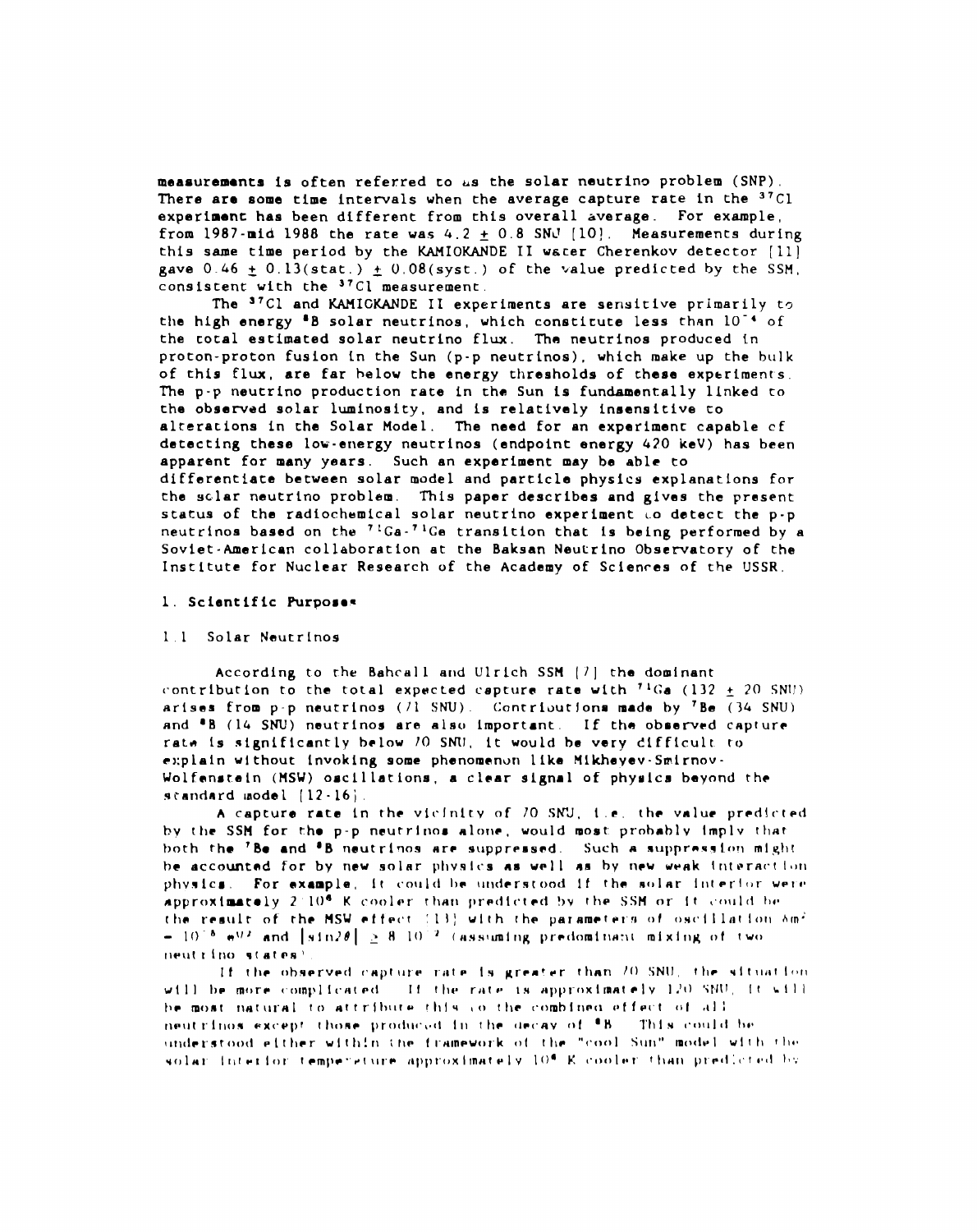**the** SSM, or am a result of the MSW effect with  $\delta m^2 - 10^{-4}$   $\text{eV}^2$ ,  $|\sin 2\theta| \ge$  $8 \cdot 10^{-2}$ .

#### **1.2 Supernova Neutrinos**

**The gallium t?utrino experiment can also detect neutrinos from a supernova explosion. They could be distingulahed from solar neutrinos by production of an appreciable number of as(h atoms. According to recenc experimental** ❑**easurements of the isobaric** ●**~alogue state in 'OGe [17], 10-20 aeGe atoms are estimated to be produced in 60 tonnes of galllum by a supernova explosion at the center of the Galaxy.**

#### 1.3 **Test of Electric Charge Conservation**

**The Ga-Ce experiment provides a uniquo opportunity to** test **electric charge conservation [18-21]. The** mass **of the nucleus 71Ca is greater than chat of the nucleus 'lGa, but tha consetwation of electric** charge **prohibits** the decay  $7^{1}Ga \rightarrow \frac{1}{1}Ga + \text{any neutral particle(s)}$  $(e.g., \nu + \tilde{\nu}, \text{gamma-quanta}, \text{etc.}).$  The best current limit on electric **charge conservation with respect to nucleon decay waa net with 300 kg of gallilua in 1980 [22].**

**If the** ❑**easured flux** from **the Sun turns out to be consistent with that predicted by the SSfl minus 'B neutrinos, onm will be able so set the following limit:**

 $T_{1/2}$ <sup>(71</sup>Ga + <sup>71</sup>Ge + any neutral particle(s)) **2**  $2 \cdot 10^{26}$  yr.

**Under some reasonable** ●**ssumptions this** ❑**ay b. expressed in terms of the** ●**lemeiit-!ndegendent ratio of branching probabilltiaa for the elemenrarv nelltron decay [20] :**

$$
\epsilon^2 = \frac{\Gamma(n + p + \nu + \nu)}{\Gamma(n + p + \sigma + \overline{\nu}_a)} \le 10^{-24}.
$$

which would be a three order of magnitude improvement over the current result  $[22]$ .

14 Test of  $\nu_a - \overline{\nu}_a$  Non-Identity

One more result which may be obtained with the Ga-Ge experimental facilities is a new limit on  $\nu_a$   $\cdot$   $\bar{\nu}_a$  non-identity. This experiment would be analogous to a planned callbration experiment [23,24] Experiments of this kind have been performed at a nuclear reactor  $(25)$ and at an accelerator [26]. One proposal is to place a gallium target into the antineutrino flux from a reactor  $\{2l\}$ . An alternative experiment is to irradiate the gallium target with antineutrinos from a  $\beta$  active isotope with a halflife of a few tens of days. Possible sources [28] are <sup>32</sup>P. <sup>170</sup>Tm, and <sup>90</sup>Y (produced from the readily available <sup>90</sup>Sr) . If 10 tonnes of metallic gallium in the actual geometry of the gallium germanium experiment is used [23] and if it is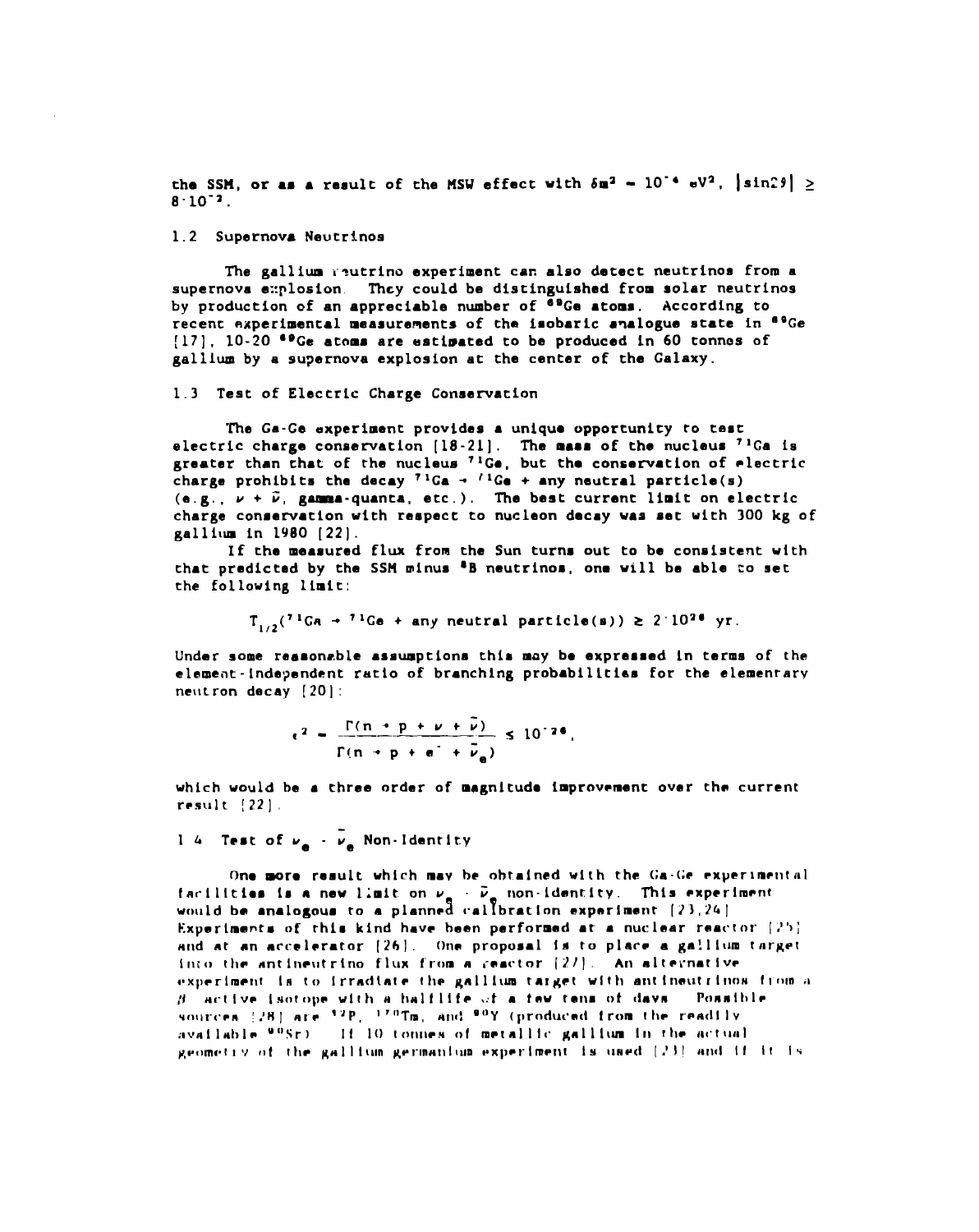**assumed that the solar neutrino flux (the** ❑**ain source of background) corresponds to the SSll [7,11], the following limit might be set on the ratio az - 0= /~t @ r (Me**  initial activity of I<sup>-</sup>  $\bar{\bm{\nu}}_{_{\bm{\Theta}}}$ )  $\leq$  0.006 with a  $^{32}$ P source with an **Such a result would be almost an order of magnitude improvement** *over* **the best current limit derived from [26] (see [27]).**

#### **2. ~iatory**

The reaction  $v_a + {}^{71}Ga \rightarrow e^+ + {}^{71}Ge$  as a tool for detecting solar **neutrit~os was first proposed by V, A. Kuzmin [29] in 1964. The experiment seemed impractical at that tiae because of the very 10V worldwide production and the high cost of gallium. There also was no method developed for extrac~ing and counting single 'lGe atoms from the galAium target. The desirability of the Ga-Ge experiment became widely recognized in the 1970's, and intensive work began [30-36] on che chemical extraction of Go from Ga, the counting of 71Ge decaym, and the production of the necessary amount of gallium in the Sovier Union.**

**Techniques of extracting** ❑**inuscule amounts of Ge from Ga, essential for A gallium- german~.um neutrino experiment, were developed for two detector** ❑**aterials: (1) gallium in che form of** a **concancrated hydrochloric acid solution [33! and (2) molten metallic gallium [30], The experiment at Baksan uses a metallic gallium target, The** ❑ **ost important advantages of the** ❑**etal are raduced sensi:ivicy to both internal and external backgrounds and** A **smaller volume, The smaller target volume results in a greater capcure rate for electron neutrinos from a 'lCr calibration source placed inside the gallium-containing vessel The major disadvantages of the galllum metal target are the**  $i$  **need** for additional steps of chemical processing and somewhat greater **quantlt!ea of fresh reagents for the extraction procedure,**

#### **3, Schema of tho Experiment**

**Figure 1 presents che overall i.theme of the experiment**

#### 3.1 Chemistry

The gallium is contained in chemical reactors that are lined with teflon and have an internal volume of  $2 \pi^2$ . The reactors are provided with atirrers and with heaters that maintain the temperature just above the gallium multing point (29-8-C). Each reactor holds about / tonnes of gallium

At the beginning of each run, a known amount of Ge carrier is added to the Ga in the form of a solid Ga-Ge alloy. The reactor contents are stirred so as to thoroughly disperse the carrier throughout After a suitable exposure interval (3-6 weeks), the Ge the Ga metal carrier and any <sup>71</sup>Ge atoms that have been produced by neutrino capture are chemically extracted from the gullium

It has been shown that contacting gallium metal with a weak acidic solution in the presence of an oxidizing agent results in the extraction of ger saidum into the aqueous phase. The extraction process thus begins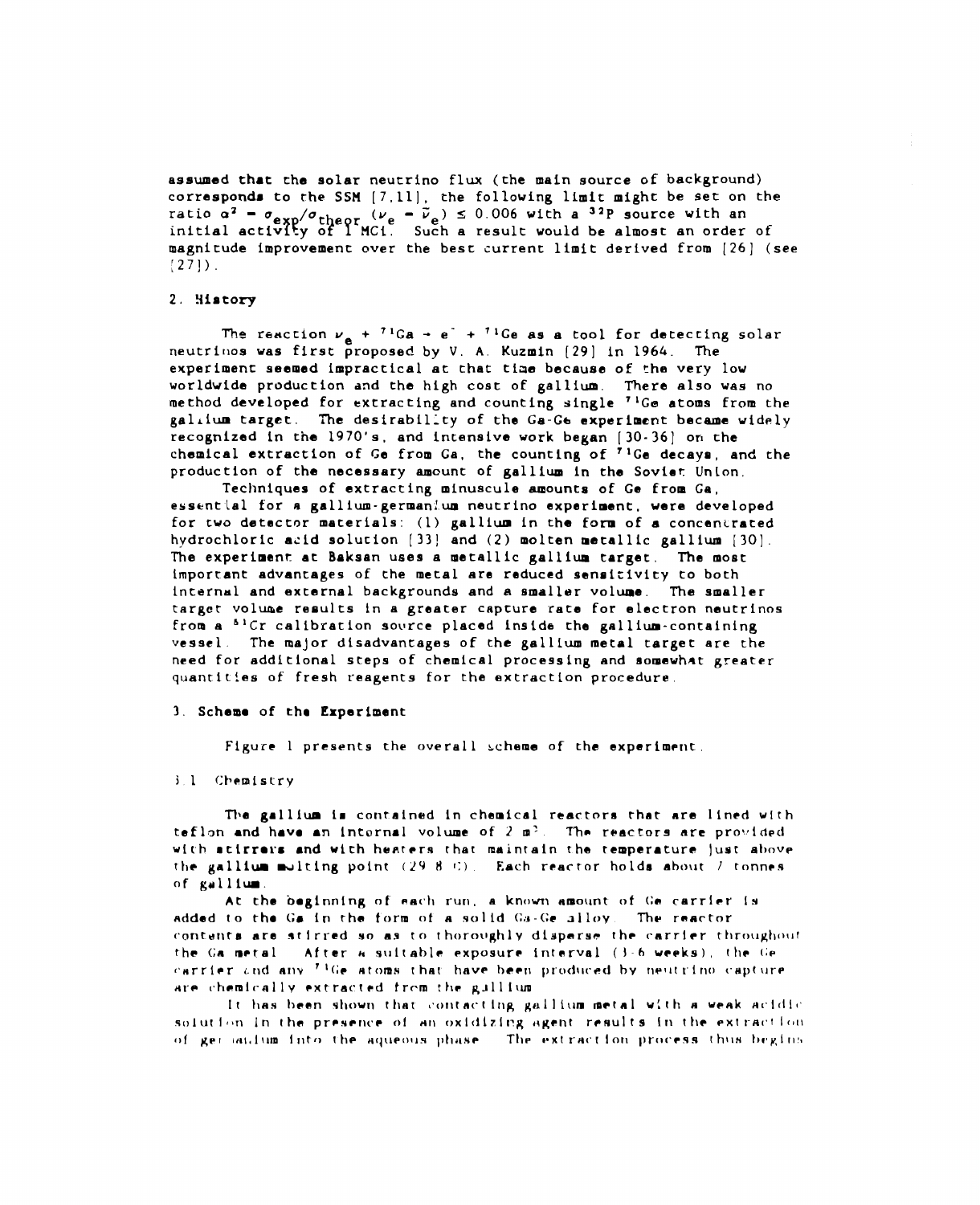*by* **adding to each reactor an extraction solution containing 1 kg of HC1, 5.2 kg ofH202, and 68.8 k~ of HzO. The total volume of the extraction solution in 70 1. To :zzure that the starting reagents are free of gerrnani~** tG **an acceptable level, the liCl solution (concentration 7N) and the H20 are purified before use. So as to minimize heating of the Ga, the HC1 solution is cooled to -15 C and the** water **to 4 C. The mixture is intensively stirred and the Ga** ❑**etal turns into a fine emulsion. The Ge dissolved in the Ga migrates to the surface of the emulsion droplets. In 7-9 min. the H202 is consumad; almost all of the emulsion spontaneously breaks down and the phao~s separate. The excraccion procedure is then finished by adding 43 1 of 7N HC.1 and stirring for 1** ❑**in. L.mss than 0.1% of the gallium has been oxidized and the gallium temperature has risen to about 50 C. The extraction solution ia then alphoned away frtim each reactor and the reactors are washed by adding -20 1 of 0.5N HC1. This solution is vigorously stirred with the liquid gallium for about 1** ❑**in and is then siphoned away to be sdded to the previous extraction soluclon.**





All of the extracts from the separate reactors are combined and **the Ge is then condentrated by vacuum distillation in glass apparatus.** Since Ge is volatile from concentrated HCl solutions, the distillation **1s stopped when the volume has been reduced by a factor of four. The soll~tlon la than transferred to another glaas vessel that is part of a sealed gas flow ayscem Purified 12N HC1 !s addrnd to this soluclon [o raise** the HC1 concentration to 9N and an argon purge is initiated. The **argon flow (1 <sup>O</sup>** ❑**~/hour for <sup>I</sup> <sup>j</sup> hours) gwm?ps the (;@ as (;ei;l,from !l]!~ acid solutlon into & volume ot I O 1 of hzo When this pIocess Is**  $\epsilon$  **completed, a solvent extraction procedure is used to first extract the** Ge into  $CCL<sub>4</sub>$  and then back-extract it into  $H<sub>2</sub>O$ . This process is r~peated **rhr~m times and [he lresldual {J(lI,Is removed by heat lr~~ [11P water ro** 90 C **for** 1 5 hours. To improve the efficiency of  $\text{dCl}_4$  removal.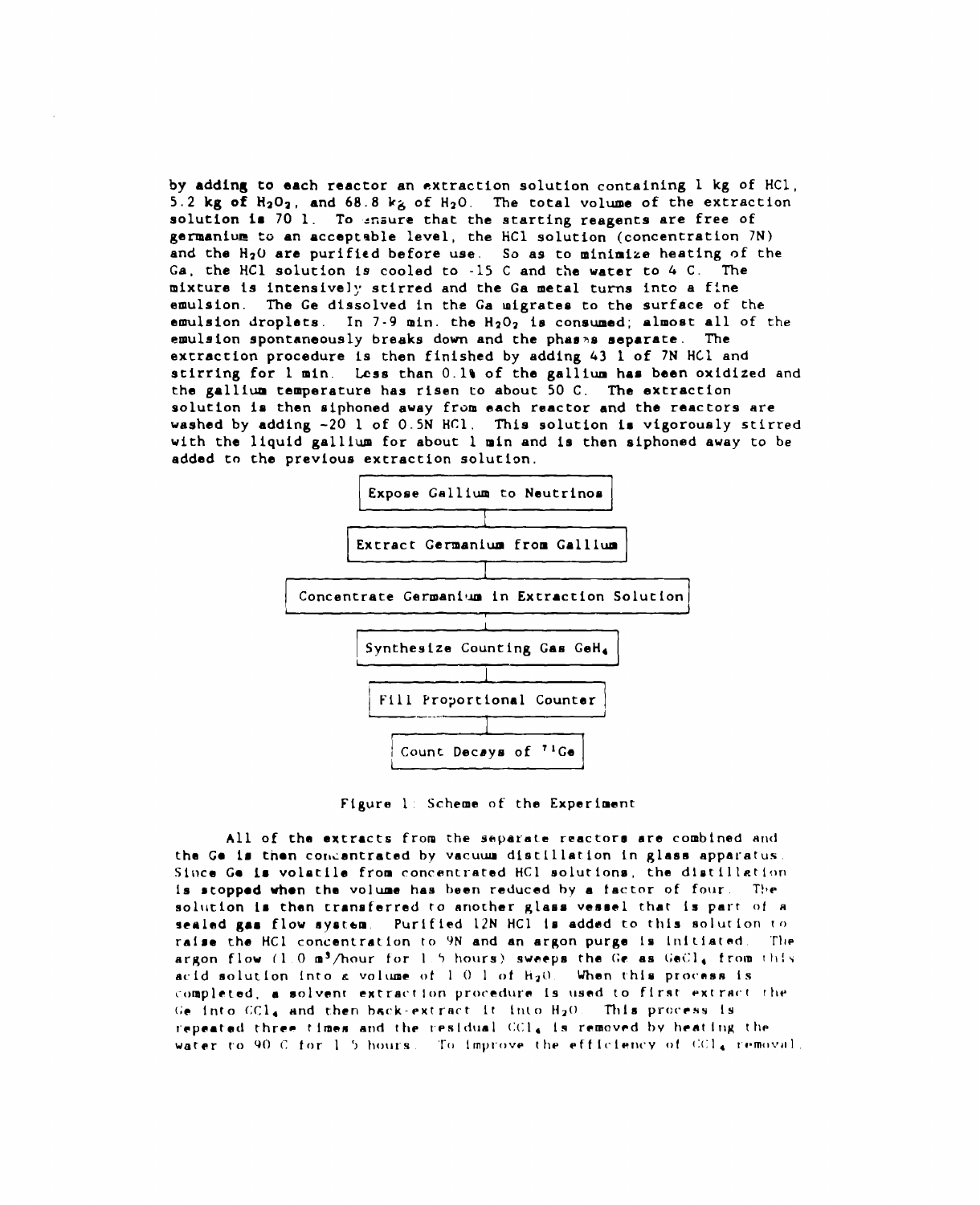**a very small amount of hexane is added to the organic phase a~ the last step of the final back extraction, The next step of the procedure is to synthesize the gas GeHa. The sy-nchesis reaction that is used is aptimized at a pH of 8-9, so NaOH is added to adjust the pH to this range . The resulting solution, whose volume is only <sup>100</sup>** ❑**l, is put into a small reactor flask in a sealed helium flow system and 50 ml of a 0.02N NaOH solution that contains about 2 g of NaBH4 is added. GeH4 is produced when this** ❑**ixture is heated to about 70 C. The helium flow**  $s$ **weeps** the GeH<sub>4</sub> into a gas chromatography system where it is purified. **A** ❑**easured quantity of xenon is added, and this mixture is put into a sealed proportional counter with a volume of about 0.75 ems. The GeHt sample is then counted for 1-6** ❑**onths.**

**To prevent gallium oxidation, -100 1 of lN HC1 are added to each reactor when the excract:on process is complete. This acid solution is discarded immediately before the next extraction.**

#### **3.2 Counting**

**71Ge decays with an 11.L day half life. The decay occurs solely by alectron capture to the ground state of 7~Ga. The probabilities of K, L, and M-capture are 889, 10.3t, and l,7t, respectively. The only way to register such a decay is to detect the low-energy Auger electrons and X-rays produced during electron shell relaxation in the resulting 71Ga atom, K-capcure gives Auger electrons with an energy of 10.4 keV (41.59 of all decays), 9,2 keV X-rays accompanied by 1,2 keV Auger electrons** from **che subsequent fl-L translcion (41.2\* of all decays), and 10.26 keV X-rays accompanied by 0.12 kaV Auger electrons (5.38 of all decays) L- and H-capture give only Augei electrons with energies of 1.2 keV and 0,12 keV, respectively.**

**These low-energy electrons are detected in a small-volume proportional counter similar to chat used in the C1-Ar experiment. In these counters Lc is not practical to** separate **the weak signal arising from che 0.12 keV events from background and the X-rays almoac always escape If the electrons are detected with 100s efficiency, then the counter energy spectrum consists of events at 10,4 keV (L1,5u of all decays) and 1,2 keV (51.5t of all decays).**

**Tne SSfl predicts a production rate of 1.2 stoma of 'lCe per dav in 30 tonnes of Ga, At the end of a 4 waek exposure period, 16 "GF acorns will be present on the average.** If it is assumed that there is a one **day delay between che end of exposule and the beginninu of counting, rhat Ga 1s** ●**xtracted from the Ca and transferred to the proportional counter with 75b efflclency, and that the councing ef'flclency 1s )59, then che mean nluabor of d~tecced II(;e aCom9 ln each run [S only <sup>~</sup> <sup>Q</sup>**

**The maJor source of background in the counters 1s local radioactivity The tour.rer~** J+L"@ **ch~is made from r.arerIals especlallv**  $s$ **elected to have a** low content of Ra. Th, and U (such as synthesized **(~~lartzand z[)ne-ret[npd Iron) and ~re contained in lax-ge passlv~ st]iel~ls made from copper, lend, tilidfungst~n The coiinting Is ~'onducred flPep (Ir)derground where the [Iuclear crrmponenr of the cosmic ray flux Is IIegllglble and the muon flux is verv small To further r~je(.t An(l I(} (.har,qcr~rlze bar.kground Pven[ s, some o(ln! iIIg channels have a Na[**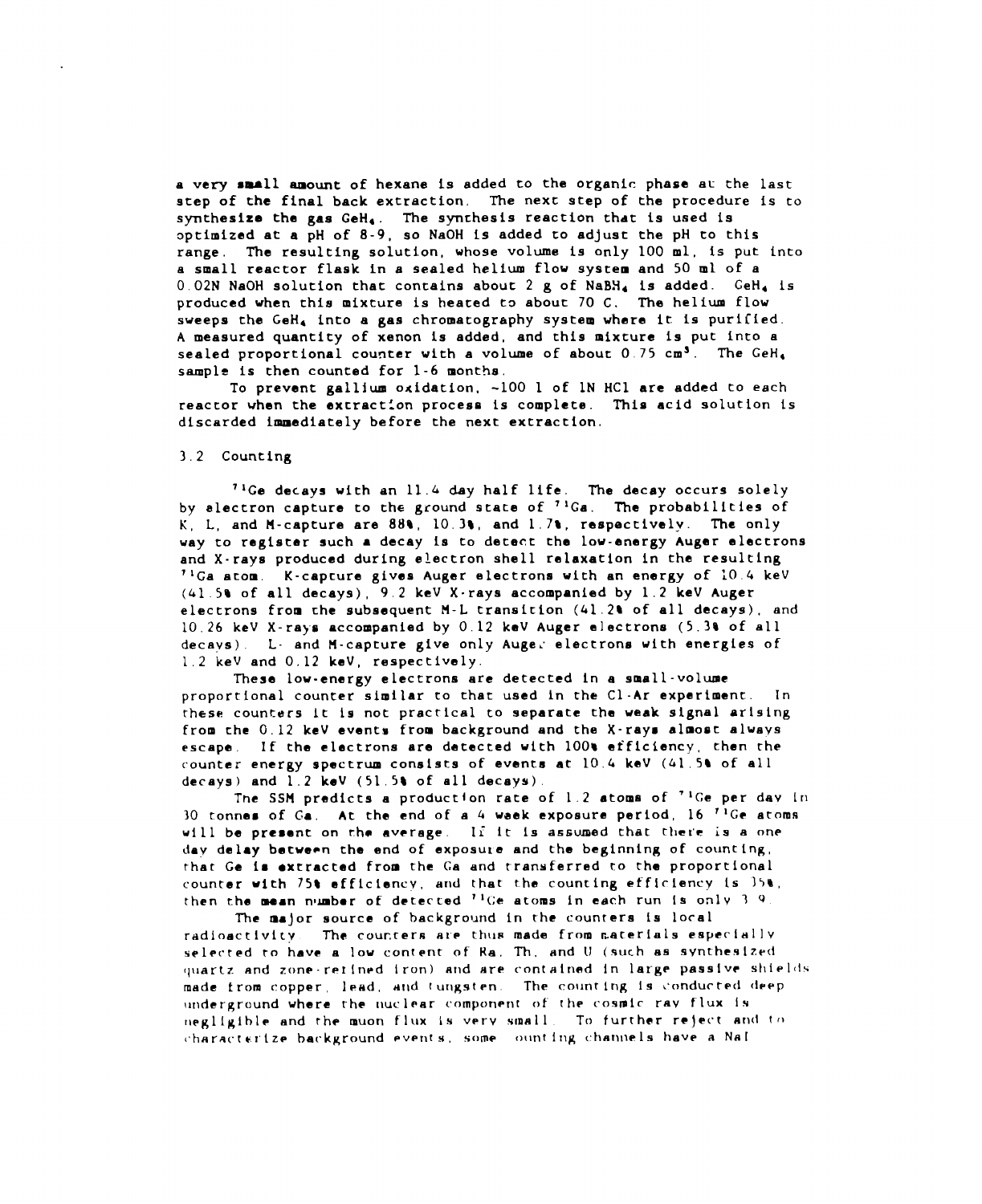**detector** ●**round the proportional counter that Is used in coincidence/anticoincidence .**

**Background radioactivity primarily produces fast electrons in the counter. In contrast to the localized ionization produced by the Auger electronn from 71Ge decay, these fast electrons give an extendeci ionization as they traverse the counter body. Since the risetime of the induced pulse increases as the radial extent of the ionization distance, it is possible to use pulse shape discrimination to separate the 7'Ge decays** from background. This can be achieved by measuring the full **pulse wavefom** for **a few hundred nanosecond or by differentiating the pulse with** <sup>a</sup> time **constant of about <sup>10</sup> nanoseconds** ●**nd** ❑**easuring the resulting amplitude (ADP** ❑**ethod [37]).**

**Good rejection of background** ●**vents occurs if the counting** ❑**ixture contains 109 (.eH. and 90t Xe at atmospheric pressure, This gas mixture gives** ● **resolution of 18.21t at 5.9 keV.** Some **of che 9.2 !ceV X-rays are absorbed in this gas uixcure and the measured total counting efficiency in a 2 M window around 10.4 keV is 3S&. This efficiency includes geometrical effect, inside the counter and excludes events whose risetlue is outsido a 95t acceptance window.**

#### **3,3 71Ge Background**

**The main source of** 71Ge in the reactors **other than from SOlar neutrinos is from protms arising as secondary particles produced by (1) external neutrons, (2) internal radioactivity, and (3) cosmic-ray** ❑ **uons. These protons can initiate che reaction 7iGa(p,n)'lGe, Extensive work has gone Into** ❑ **easurements and calculations of these three background channels**

**(1) Since the (n,p) cross sections on the Ga isotopes are small and the laboratory has bean lined with low-background concrete, the fast neutron background 1s r,ot significant. A calculation [38] has shown chat the** ●**xternal neutron background in 30 tonnes of Ca** ❑**etal produces no** ❑ **ore than 0,01 atoms of 71Ce per day.**

**(2) The background from internal radioactivity 1s mainly determined by the concentrations of U, Th,** ●**nd Ra in the gallium, fleasuramenrs [39] of these concentrations, combined with** ❑**eaaured yields of 71Ge from alpha particles [33; , indicate that less than 0,01 atoms of ~ lGe ~111 be produced per day In 30 Eonnes of Ga** ❑**@tal**

**(3) Based on the** ❑**easured muon flux in the laboratory, the production rates of the germanium isotopes from cosmic-ray** ❑ **uons have bean calculated [f+O] to h~ 0,005 'I(;e, 0.013 'eGe. and 0.009 '~GF atoms per day in 30 tonnes of' Ga metal.**

**A valuable feature of the galllum experiment 1s that the rAtlos ,J! the production rates for th? isotopes at~r, 'DC?, and 'lGe that arise from these background processes dlifer sharply from the corresponrilng ratios for productlort bv solar neutrinos. This fuct ran be used to identify** the source of the observed signal in the Ga-Ge detector These **background proces~~s ar~ all ~u! ! Irientlv small thar the (;a** ●**xperlmpnr** has the capability of observing a significant depression of the solar  $i$  **ILLET FLUX below** the SSM predicted value.

**Since these**  $\cdot$  *rces*  $\circ$ **i**  $^{74}$ Ge background have all been made small,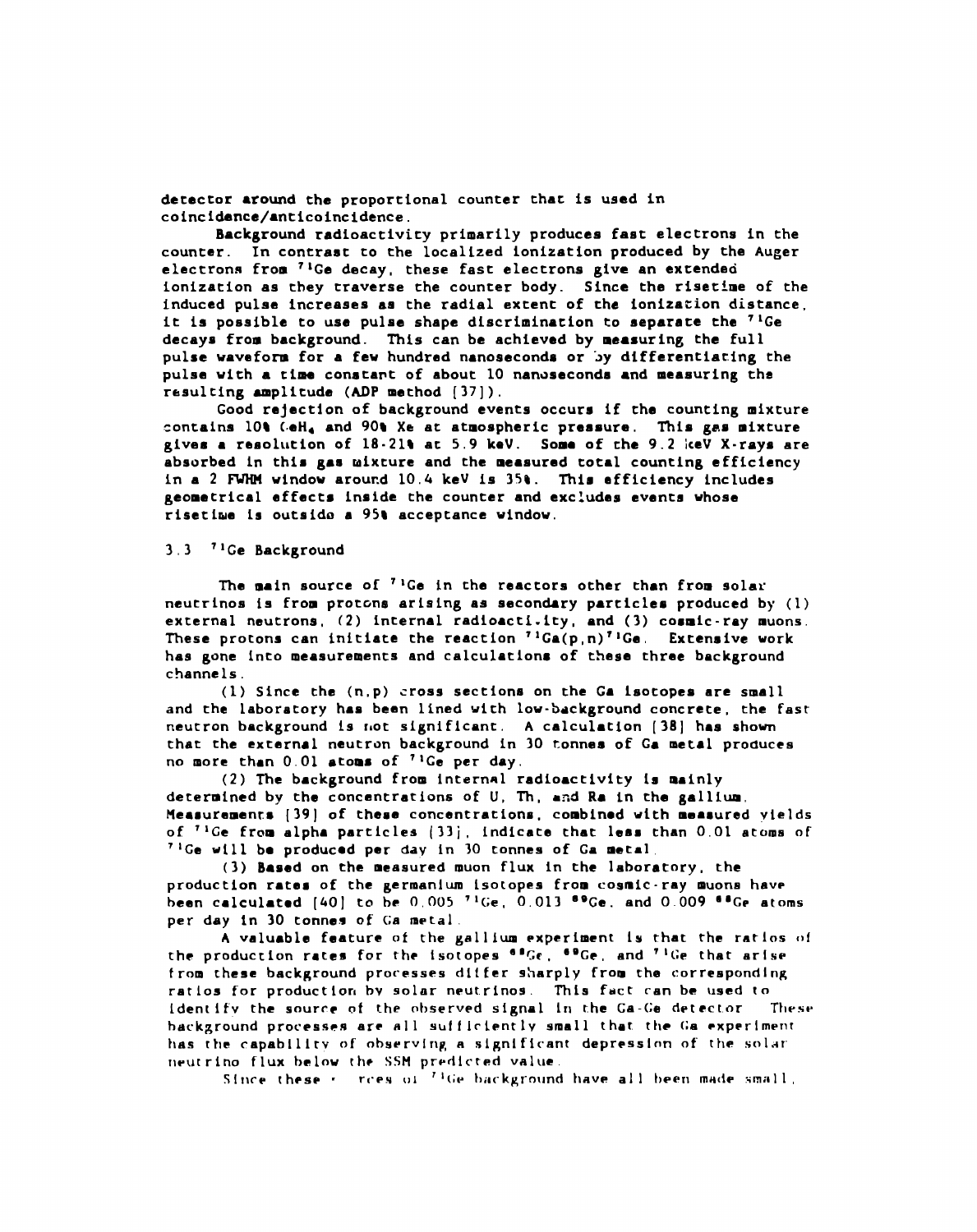**the** ❑**ajor difficulty for the experimerlt that they pose is the need to remove from the gallium the large quantities of long-lived a8Ge (half llfe - 271 days) chat was produced by cosmic rays while the gallium was on che surface. '8Ge decays only by electron capture, so itz decays cannot be differentiated from those of 71Ge. The subsequer.t decay of OOGa (half life - 1.14 hours) is by positron emission In 9'3% of the cases, In a proportional counter with 5 mm cathode diameter filled vith 909 Xe and 108 GeH4, the a8Ga decay gives an energy spectrum with a broad peak whose** ❑**aximum is at about 1.0 keV. These aBGa decays can generally be identified by rise-time an#,lysis of the counter pulse and by detecting a coincidence pulse in the surrounding NaI crystal.**

**Another type of background that arises only during counting can come from tritium in the counting gas GeH4. So as to eliminate this source of counter background, special** ❑**ethods for synthesizing NaBHf have been developed [41] that use starting ingredients that can be selected to have a low critium content.**

#### **4. Present Experiment Status**

**The gallium-germanium neutrino experiment is situated in an underground laboratory specially built in the Baksan Valley of the Northern Caucasus, USSR. The laboratory is 60** ❑ **long, 10** ❑ **wide, and 12** ❑ **high. It is located 3.S km from the entrance of a horizontal adlt driven into the side of Mount Andyrchi, and has an overhead shielding of**  $4700$  mwe. The muon flux has been measured to be  $(2.4 \pm 0.3) \cdot 10^{-9}$ **cm-zsec-l, To }educe the background from fast neutrons, the laboratory has been fully lined with 60 cm of low-radioactivity concrete and a 6 mm inner steel shell, Reactor filling began in April 1988 and the experiment now contains 30 tonnes of gallium in four reactors. Each reactor has undergone at least 15 extractions co remove the germanium isotopes that were produced by cosmic-ray interactions while the Ga was on the surface.**

**The efficiency of extraction of germanium from the reactors is measured at several stagea of the extraction procedure, When the efficiency is to be determined, inert Ge carriel (approximately 120** ❑**icrograms alloyed into <sup>50</sup> g, of Ga) is added to each reactor. As the process of germanium concentration is carried out, several samples are routinely taken and the Ge content in each is determined by atomic** absorption analysis (AAS). The first samples are taken from the **extraction rnolutiono from each reactor. Other samples are removed after tha germanium has ken swept. i~tm 1,0 1 of H20 and after the bac~ extraction from CC14 into H20.** A **final determination of the quantity of gerrna~lium is made by** ❑**eas:iring the volume of synthesized GeH4. Table <sup>1</sup> gives typical results of germanium content in some of these samoles, The major uncertainty in these measureme~ts 1s in the amount of Ge carrier added to che reactors The Ge concentration in the carrier slugs 1s determined by exhaustive extraction of Ce lrom several representati~(, slLIgs using the same procedure as for Ge extraction from the large reactors.** The Ge in the extraction solutions is then measured **bv AAS. The error on the quantlcy of Ge in the carrier 1s estimated (O t)e f 5R**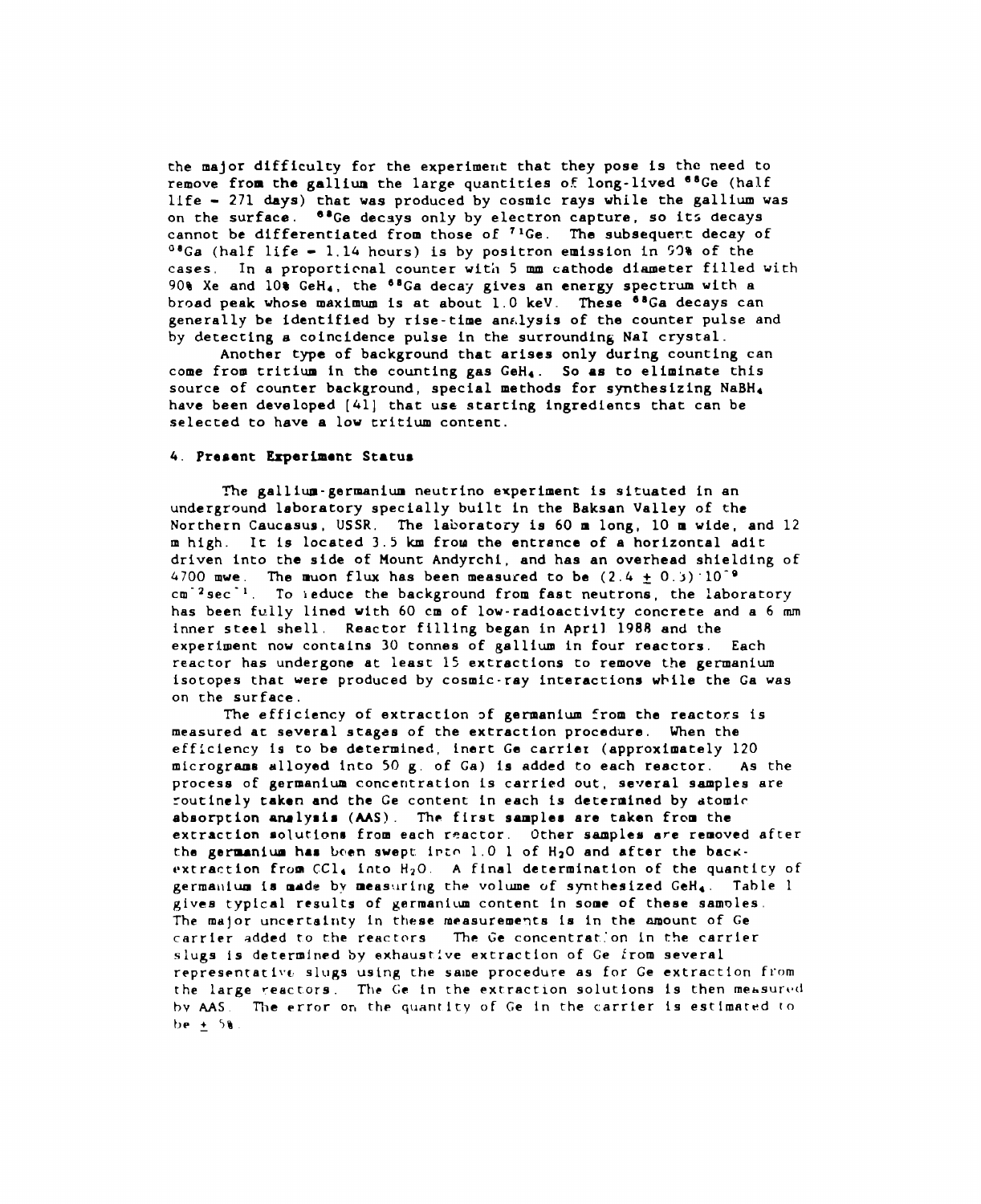**Table 1: Measurements of Germanium Yields During Extraction Prccess**

**Results are cor-ected for losses due to the samples taken for analysis and are expressed in micrograms of Ce.**

| Germanium Carrier Initially Added to Four Reactors     | $468 + 23$ |  |
|--------------------------------------------------------|------------|--|
| Germanium in Extraction Solution before GeH. Synthesis | $366 + 12$ |  |
| Germanium in Synthesized GeH.                          | $342 + 10$ |  |

**The overall extraction efficiency from the Ge added to the . reactors to the synthesized GeH4 is approximately 75%. The standard procedure is to conduct three extractions in series within a period of 5 days without adding additional carrier to th~ reactors. The GeHd samples from each of these three extractions are usually counted separately.**

**Tvo low-background counting systems, each with four cha~mels, have been used to count the GeHa samples. Four counting channels have** a NaI **crystal fcr background suppression and recognition of "Ge-decay events. Both of these systems use the AIP-methcd for pulse shape discrimination.** The energy, ADP, time, and NaI energy are recorded for each event.

**The total background ra~e of selected counters filled with 90% Xe, 109 GeHA has been measured in the energy inte~al of 0,7-13 0 keV to be approximately 1.5 events per day. In the region of the Ge K-peak energy, the counter background is 1 event per month,**

**Counting of the germanium samples began during the extraction of the germar~ium isotopes produced by cosmic-ray interactions, After the gallium had been stored unciergrou,d for 3 months, the initial aceivity of che Ge in the 30 tonnes of Ga was 7700 events per day in the energy region of the Ge K-peak. For recent runs, the activity in the Ge K-peak (35% counting efficiency) is less than 1 count per day.**

**Some residual radioactivity is still present that produces events in the energy range of 1-15 keV. These events are predominantly below 6 keV; they have both slow and fast risetime components with some even:s in coincidence with** a **NaI detector. In recent extractions th{.s activity does not appear to be decreasing at the same rate as in the earlier extract.ions . Many measurements of the activity obtained in various isclaced steps of che extraction procedure have been conducted, but The statistics cvailable are quite low and che source of this activity has not yet bean definitely ide~tified.**

**T1-.scvmting rate af:er the latest extractions enablesi one** to **set a limit** on the half life of <sup>71</sup>Ga for non-charge conserving decay of  $T_{1/2}$  (<sup>71</sup>Ga  $\rightarrow$  <sup>71</sup>Ge + ...) > 3.10<sup>25</sup> years. This is a two order of magnitude improvement over the best previously existing limit [22], and **gives** the **value**  $e^2$  < 7 10<sup>-26</sup>.

#### **5. Futura Plana**

**flonthly extractions from Lhv 10 tor,nes of gallium will conrin!le Slmult-,leous with rhis work, further experiments to understand the source of the remain~ng backgroulid will be conducted and the detector**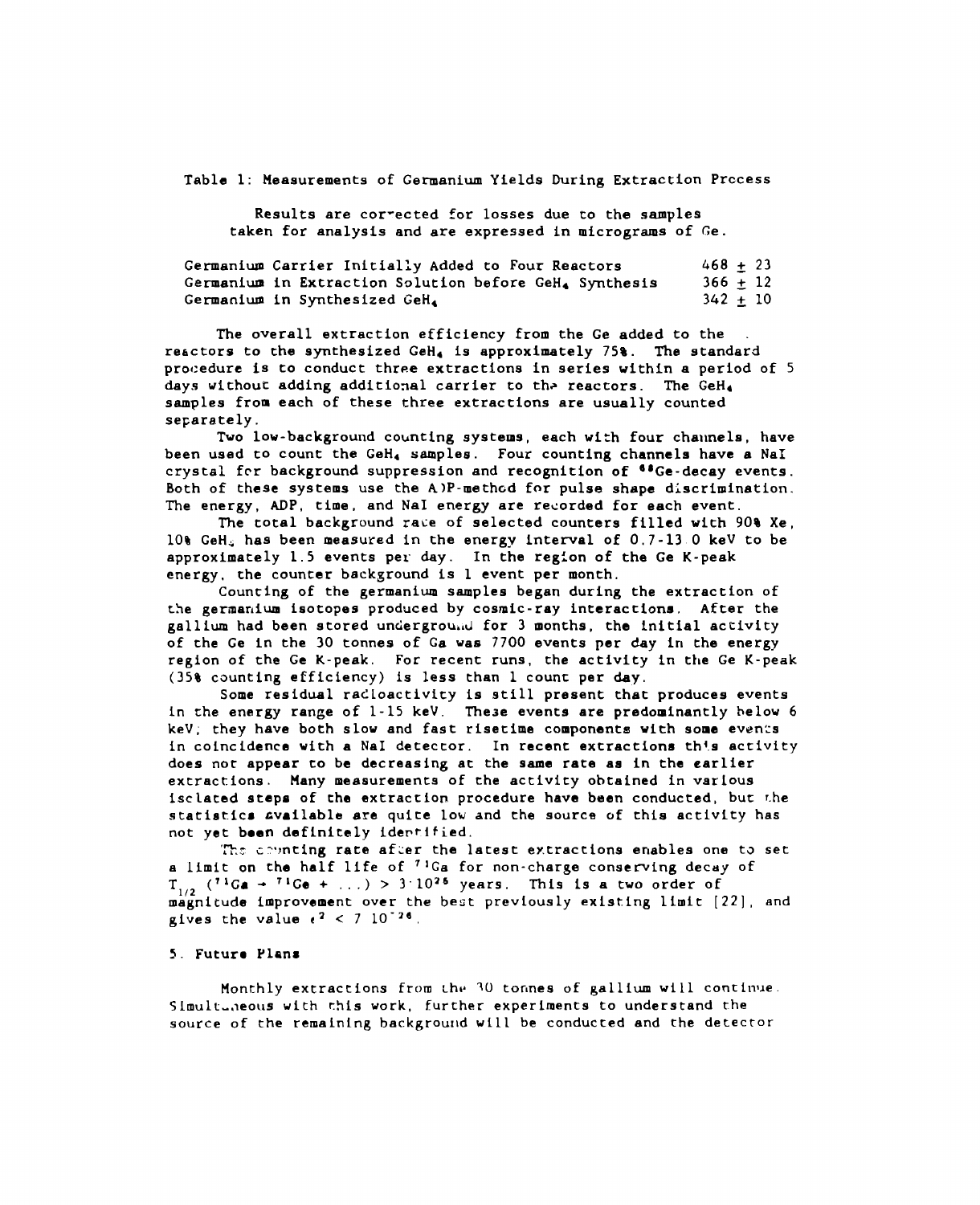**will be** ●**xpanded to contain <sup>60</sup> tonnes of gallium. The additional <sup>30</sup> tonnes Ie now stored underground and will be** put into **reactors in the next few months. AIIEost all of the glassware for the 60-tonne extraction system is installed and tests of the full-scale extraction system are now being conducted. At the background levels presently achieved, the full 60-tonne deteccor should yield a statistical accuracy of better tl~an 25~ after one year of ~peration if the production rate is 132 SNU.**

**The number of channels in the present counting systems wili very soon be increased to 12. An additional 12 counting channels ~ltl, full pulse shape digitiza; 'on and storage are expected to be oper~tlonal this summer. Significant quantities of '2Ge, 7sGe, and 7eGe are available that vill be used sequ~ntially for the Ge carrier, Mass spectrometric analys[s of the isotopes in the germar.ium extracted from the reactors should yield an improved understanding of the chemical ptocess.**

**~~ cai~.bration of the galllum detector is planned using a reactor producud SICr neutrinO source. It is expected that an activity of 0.8 MCi wIL1 be obtained by irradiating about 200 g of enriched chromium (86% 50Cr) in Soviet reactor SM-2 (thermal flux - 3.2" 1015 neu:rons~cm2 sec [42,43]). Approximately 400 decays from the 71Ge atoms produced by this source are expected to be detected, yielding a statistical accuracy in the calibration of 5%.**

#### **ACKNOWLEDGMENTS**

**l%e authors wish to thank A. E. Chudakov, G. T. ~am~ey, M A. Markov, V. A. Matveev, J. M. Moss, V. A. Rubakov, and A. N.** Tavkhelidze **for their continued interest in our work and fo: stimulating discussions.** We are also grateful to <sup>I</sup> K. Rowley and R. W. Stoenner for chemical **advice and to E. N. Aieksedvev and A. A. Pomansky for their 'iital help in our wor~. The** U. S. **participants wish no acknow!.edge the support of the U. S. Department of Energy and the National Science Foundation.**

#### **REFERENCES**

- **1. B. Pontecomo, 'Inverse Beta Decay", Chalk River report PD-205 (1946); Usp. t'!z. Nauk. ~ (1983) 675 [Sov. Phys. Usp. U 1087].**
- **2. L, V. Alvarez, 'A Proposed Experimental Test of th+ Neutrino Theory', Univ. of California Radiation Laboratory Report UCRL-328, Berkeley, California (1949).**
- **3. R, Davis, Jr., D. S. Harmer, and K, C. Hoffman. Phys. Rev. Lett. U (1966) 1205.**
- **4. J. N. Bahcall ard G. Shaviv, Astrophys, J. A (1968) 113.**
- **5. P. D. Parker, in** *Physics of the Sun, ed. by* **P. A. Sturrock, D. Reidel Pub. Co., New York, vol. I, pp. 15 (1986).**
- **6. N. Greveese, Physics Scripts n (1984) 49; l.. H. Aller in**  $Spectroscopy$  *of Astrophysical Plasmas*, ed. by A. Dalgarno and **D. Layzer, Cambridge tlniv. Press, Cambridge, pp. 89 (1986).**
- **1. -.1 N, Bahcall ar.d R, K, Ul:ich, l?ev, Mod. ?hya. ~Q (1988) 297.**
- **8, S. Turck-Chieze, S. Cai'en, M. (:asse, ~nd C. Doom, Astroph. J. ~ (1988) L15.**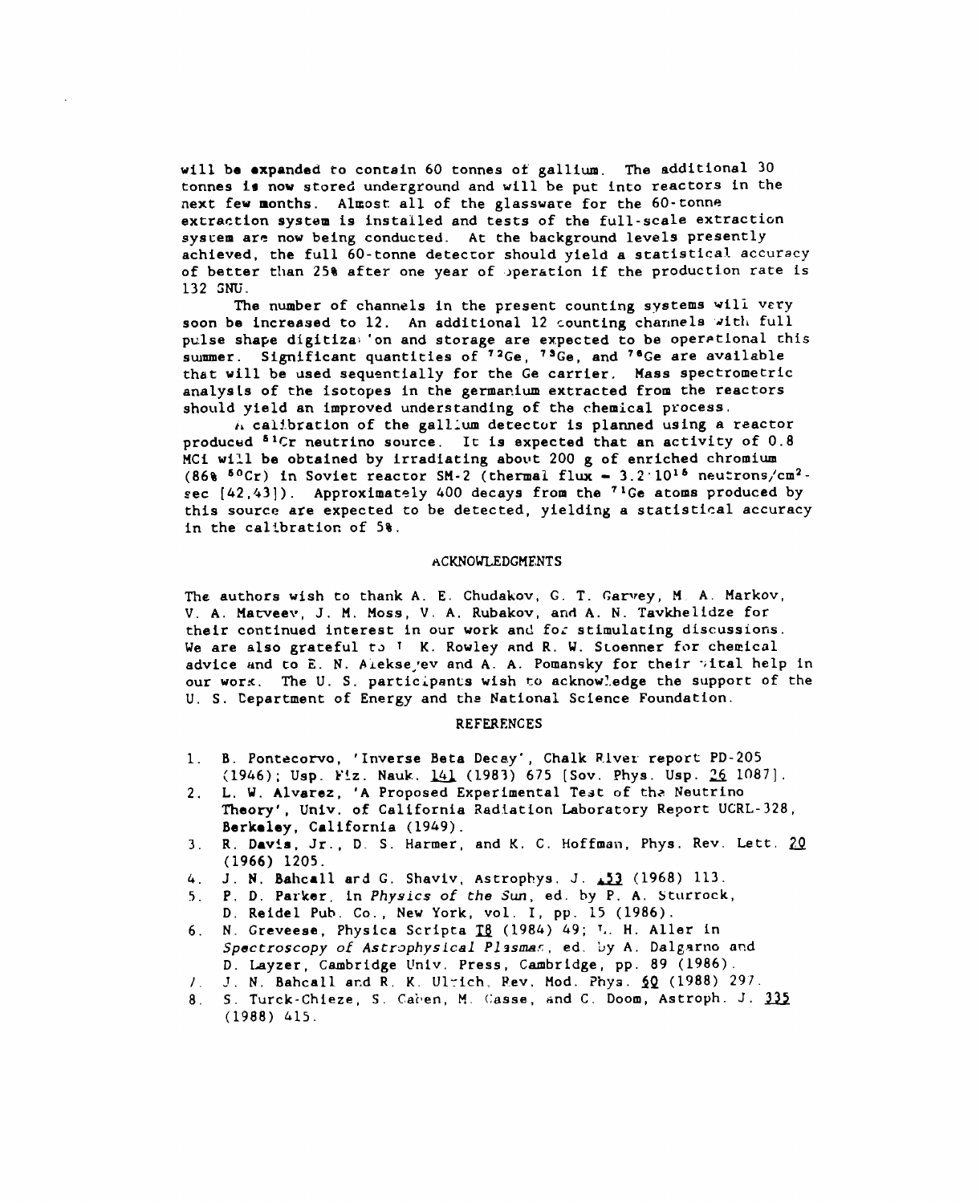- **9. R. Davis, Jr,, B. T. Cleveland, and J. K. Rowley, in** *Proceedings of Underground Physics* **'87** *Int'1, Symposium,* **Baksan Valley, USSR, 17-19 August 1987, ed, by G. V. Domogatsky et al., Nauka Pub. Co., floscw, p. 6 (1988).**
- **10. R, Davis, Jr., K, bride, B, T. Cleveland, J. Unman, and J. K. Rowley in** *Proceedings of* **Neucrino '88** *Conference,* **Boston 5-11 June 1988, ed. by J. Schneps, World Scientific, Singapore (1.989).**
- **11. K. S. Hirata, T. Kajita, K. Kifune, K. Kihara, H. Nakahat.a, K. Nakamura, S. Ohard, Y, Oyama, N. Sate, PI. Takita, Y. Totsuka, Y, Yaginuma, M, Hori, A, Suzuki, K. Takahashi, T. Tanimori, if. Yamada, M. Koshiba, T. Suds. K. Miyano, H. Mivata, H. Takei, K, Kaneydi, Y. Nagashima, Y. Suzuki, E. U. Beier, L. R. Feldscher, E. D. Frank, V. Frati, S, B. Kim, A. K. Mann, F. M. Newcomer, R. Van Berg, and W. Zhang, Phys. Rev. Lett. ~ (1989) 16.**
- **12. S. P. Mikheyev and A. Yu. Smirnov, Yadernaya Fizika ~ (1985) 1441; Nuovo Cimento CQ (1986)** 17; **L. Uolfanatein, PtIya. Rev. ~ (1978) 236!!.**
- **13. S. P flikheyev and A. Yu. Smirnov, Usp. Fiz. Nauk ~ (1987) 3.**
- **14, H. B. Voloshin, M I. Vysotsky, and L. B. Okun, ZhETF U (1986) 754**
- **15. E. Li. Akhmedov and 0. V. Bychuk, ZhETF ~. (1989) 442.**
- **16. Z. G Berezhian; and H. I. Vysotsky, phys. Late. ~ (1987) 281.**
- **17. A. E. Champagne, R. T. Kouzes, M. H. Lowry, A. B. IlcDonald, and Z. Q. Ma6, Phys, Rev. ~ (1988) 2420.**
- **18. G Feinberg and M. Goldhaber, Proc. Natl. Acad. Sci. USA U (1959) 1301.**
- **19. R. I. Steinberg, Bull.. AM. Phys. Sot. u (1976) 528.**
- **20. J. N. Bahcall, Rev. Mod. Phys. ~ (1978) 88i.**
- **21. G. V. Bychuk and V. N. Gavrin, Pis'ma v ZhETF ~ (1988) 116,**
- **22. 1. R. Barabanov, E P. Veretenkin, V. N** *Gavrin,* **Yu. I. Zakharov, G, T. Zarsepin, G, Ya. Novikova, 1. V. Orekhov, and M. 1. Churmayeva, Pis'ma v ZhETF ~ (1980) 384; Sov Phys. JEIP I.ett, ~ ~i981) 359.**
- **23. V. N. Cavrin, S. N, Danshin, G. T. Zatsepin, and A. V. Kopylov, 'Consideration of Possibilities for Calibration of a Calllum-Germanium Neutrino Telescope with an Artificial Neutrlno Source' Preprint INR AS USSR P-0335 (1984).**
- **2L. E, P, Veretenkin, V. H. Varmul, and P. V. Tlmofeyev, 'Determinant o**tl **of Impurities in Metalllc Ch~'omium for a Neutrino Source' , Prepr nt INR AS USSR P-0565, Moscow (1987).**
- **25. R, J. Davis, Jr,, in Radfofsocopas** *in Sclenrlfic Ras-rch, Prw.* f! **f'** *the FJrst UNESCO lnt'1. Conf. ,* **Paris, ed. by R. C. Extermsnn, Pergamon Preaa (1957), vol. 1, pp.** *728;* **R. Davis, Jr., Bull Amer. Phya. SOC. ~ (1959) 217; see also J. N. Bahcall and H. Primakof-f, Phya. Rev. JfQ** *(1978) 3L63*
- *26,* **A, H, Cooper, Phyg, L-ett. w (1982) 97.**
- **?7. I. R. Barahanov, A. A, Borovol, V. N. c;avrln, G T. Zstsepln, A. Yu,** *Smlrnov,* **and A, N. Khe.ruvlmov, 'A Proposed Experiment to lr~vestigatc the Difference Between we nnd ~e' , Pr@pr~nt INR AS ~lSSR P-fM66 (1986).**
- **;~tl.(). V, Bychuk arid V. N, (.uvr-ln, Ply'ma v ZliETF ~~ (19H9) )~i(t.**